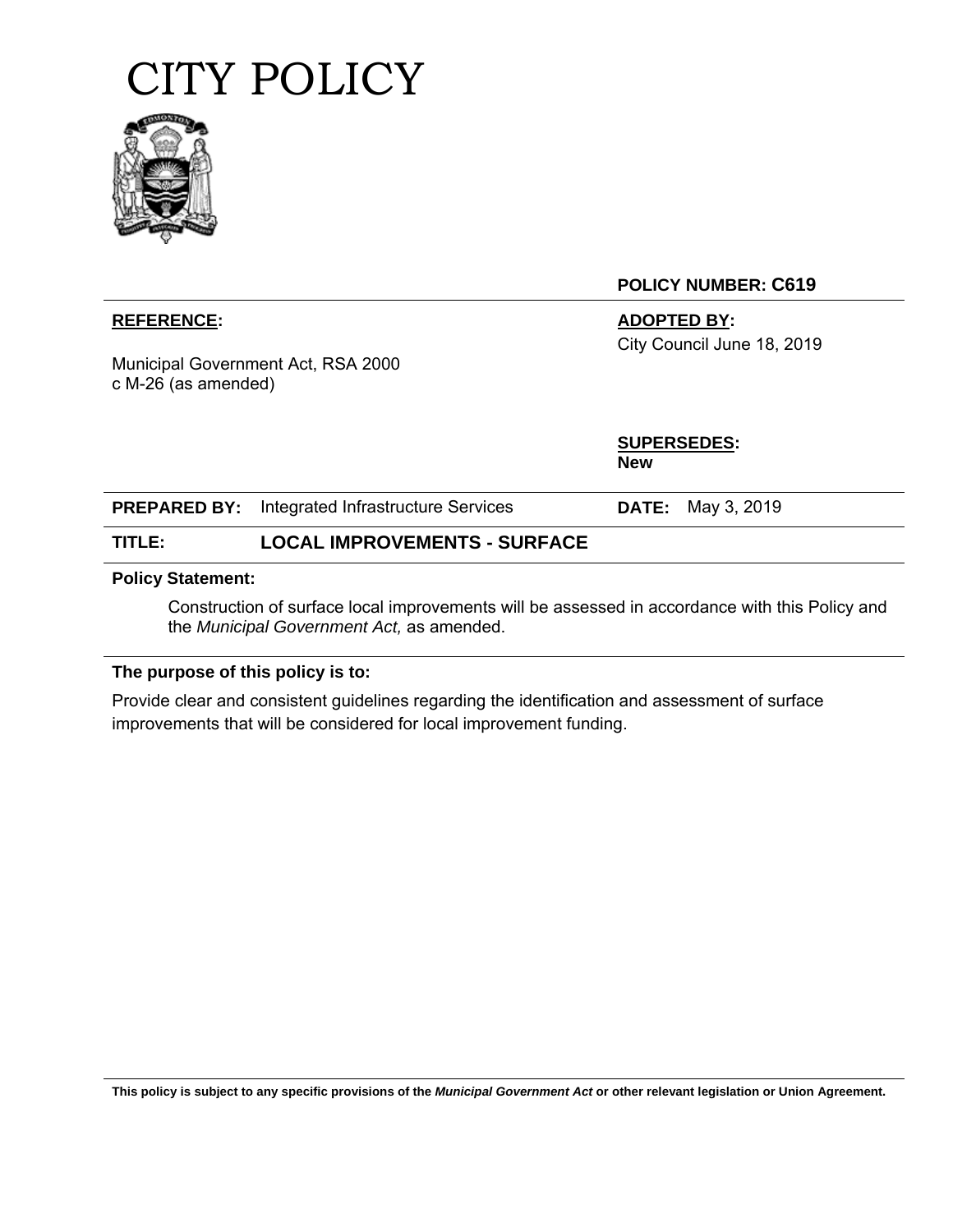#### 1. **Definitions**

- a. Alley Lighting the construction required to provide lighting or illumination of a public alley.
- b. Decorative Street Lighting the construction required to provide lighting or illumination of a public roadway with decorative street light poles and or luminaires.
- c. Expression of Interest (EOI) a non-legal document that Administration provides to the owner requesting an improvement for the other owners, who would be responsible for payment of the local improvement, to sign indicating support.
- d. Local Improvement Borrowing Term the length of time that the City will borrow the money for and it will not exceed the useful life of the capital improvement. The borrowing term for local improvements are as follows:

| Type of Improvement                    | <b>Borrowing Term</b> |
|----------------------------------------|-----------------------|
| street and concrete alley construction | 20 years              |
| curb, gutter and sidewalk construction | 20 years              |
| sidewalk reconstruction                | 20 years              |
| streetscape improvements               | 20 years              |
| decorative street lighting             | 15 years              |
| street lighting                        | 15 years              |
| asphalt alley construction             | 10 years              |
| alley lighting                         | 5 years               |
| other                                  | as applicable         |
|                                        |                       |

e. Miscellaneous Minor Construction - minor work required to reduce traffic congestion, increase the operating efficiency at existing intersections, and to reduce hazardous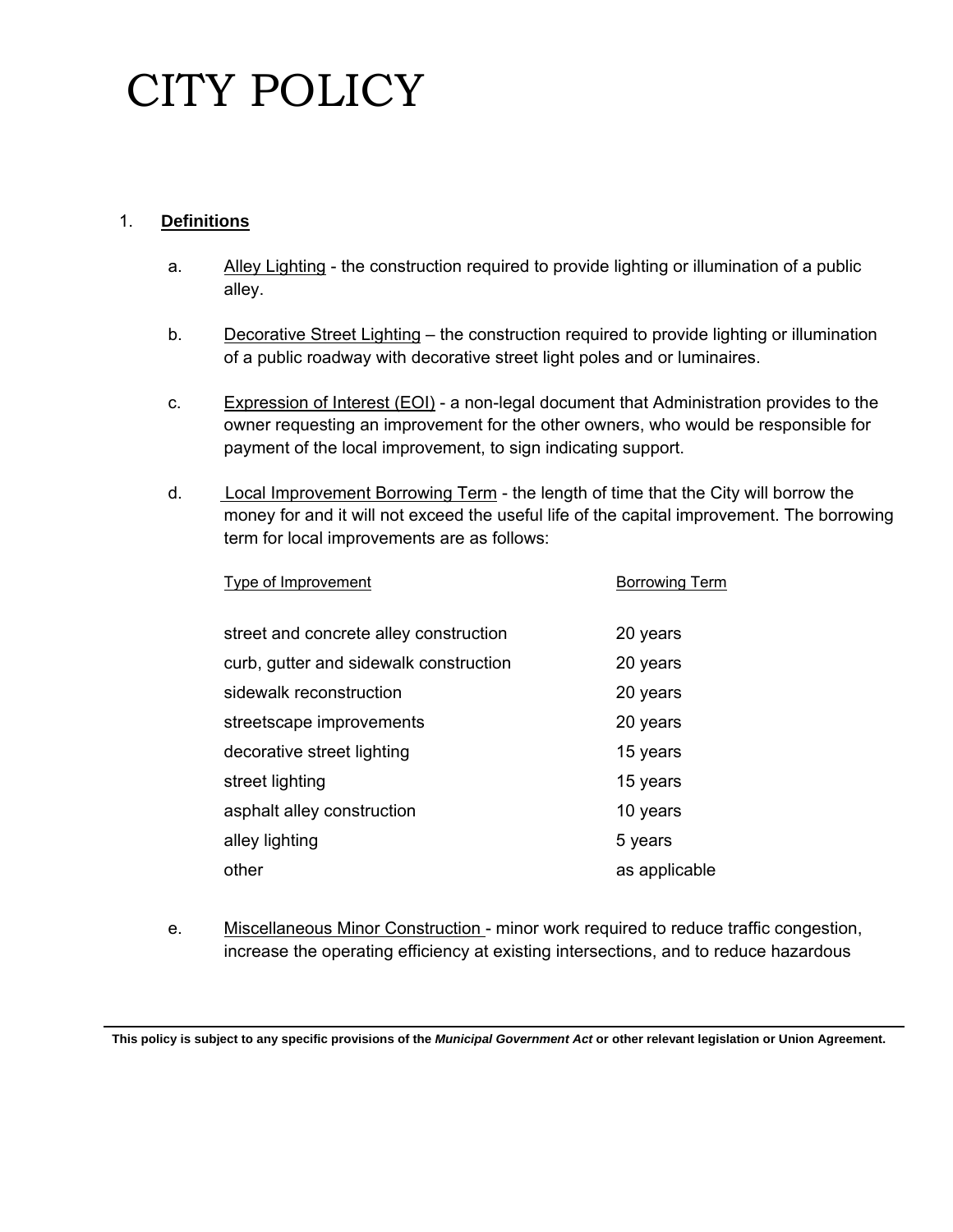traffic operating conditions (e.g., intersection channelization, roadway widening, improvements to turning radii, construction of bays, etc.).

- f. New Construction one of the following types:
	- (a) the initial work performed at a location; or
	- (b) construction required because:
		- (i) a change in either grade or alignment of an improvement; or

(ii) redevelopment of adjacent properties has rendered the existing improvements inadequate to service the redeveloped properties.

- g. Reconstruction construction required to rebuild a City asset.
- h. Streetscape Improvements improvements that exceed the City's normal standard of construction and/or reconstruction and may include landscaping, street furniture, ornamental lighting, decorative signs, banners, unistone work, gates, art and secondary electrical works.
- i. Street Lighting construction required to provide streetlight bases, poles and luminars for lighting or illumination of a public roadway.

#### 2. **Responsibilities**

- a. City Council to approve any amendments to, or replacement of, this Policy.
- b. Administration to determine a prioritized list for the planning of surface improvements and to determine the benefiting properties and assessable lengths or portions.

#### 3. **Considerations For All Roadways**

Administration will identify which types of construction are to be assessed as surface related local improvements.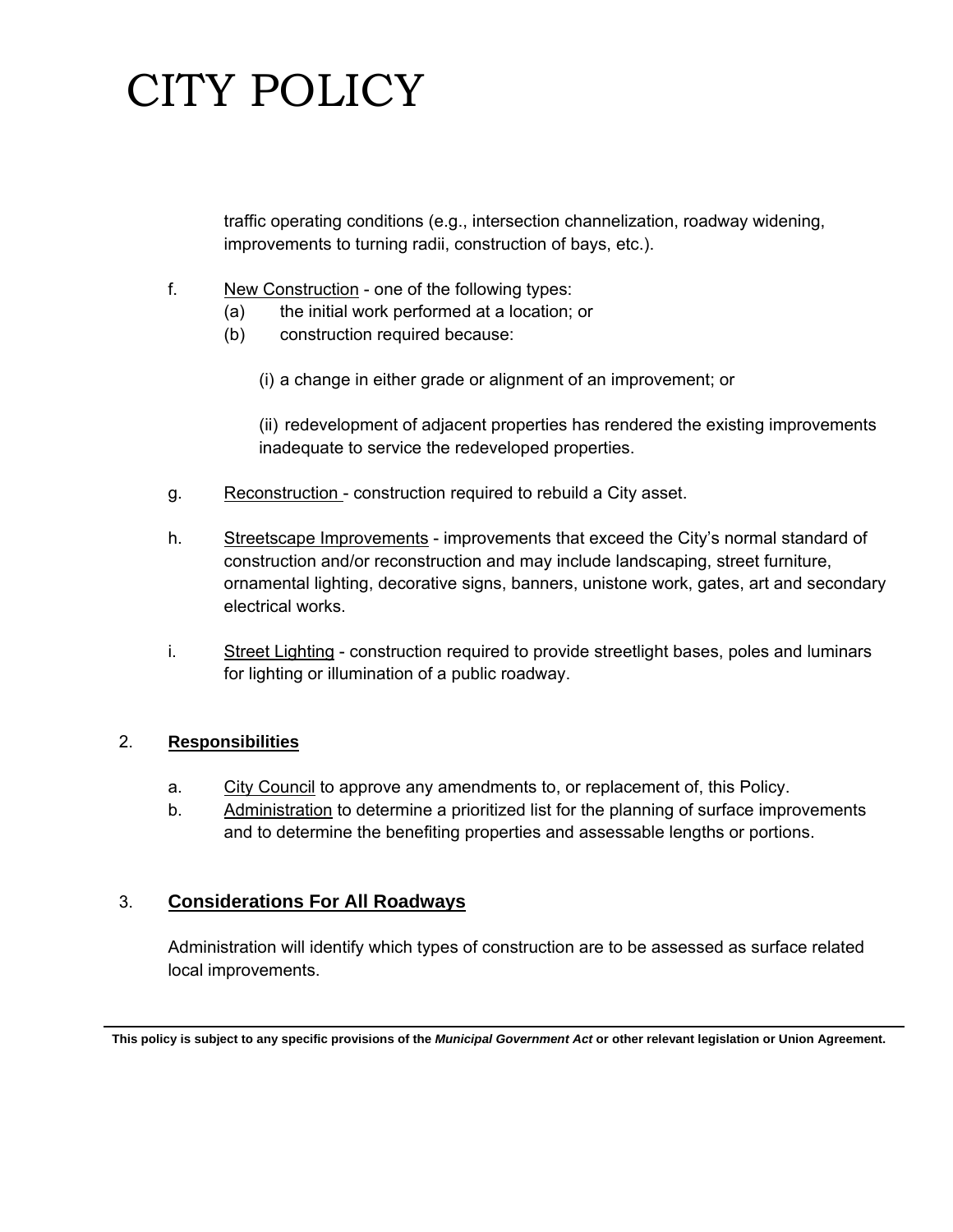#### (a) **New Construction**

New construction costs will be recovered 100% as a local improvement assessment against benefiting properties except for the following, for which costs will be borne by the City-at-large:

- (i) where portions of property do not receive benefit from the construction of the roadway because of grade separation (e.g. property adjacent to retaining walls, grade structures, and berms); or
- (ii) where miscellaneous minor construction is required.

#### (b) **Reconstruction of Surface Infrastructure**

Reconstruction costs will be borne 100% by the City-at-large and reconstruction will be in accordance with the prioritized list prepared and recommended by Administration, except for the following for which the costs will be borne 100% by the benefiting property owners:

- (i) when an expression of interest signed by an appropriate number of assessable owners is received with the agreement to pay for all applicable new costs by the assessable property owners.
- (ii) if the properties in question are not due for renewal (i.e.outside of Administration prioritization of the alley program or neighbourhood renewal sidewalk program).
- (iii) when new construction causes the requirements for the reconstruction of existing infrastructure.

#### 4. **Sidewalk Cost Sharing Program**

(a) **Reconstruction of Sidewalks:** Sidewalk reconstruction will be in accordance with the prioritized list prepared and recommended by Administration and will have the costs shared as follows: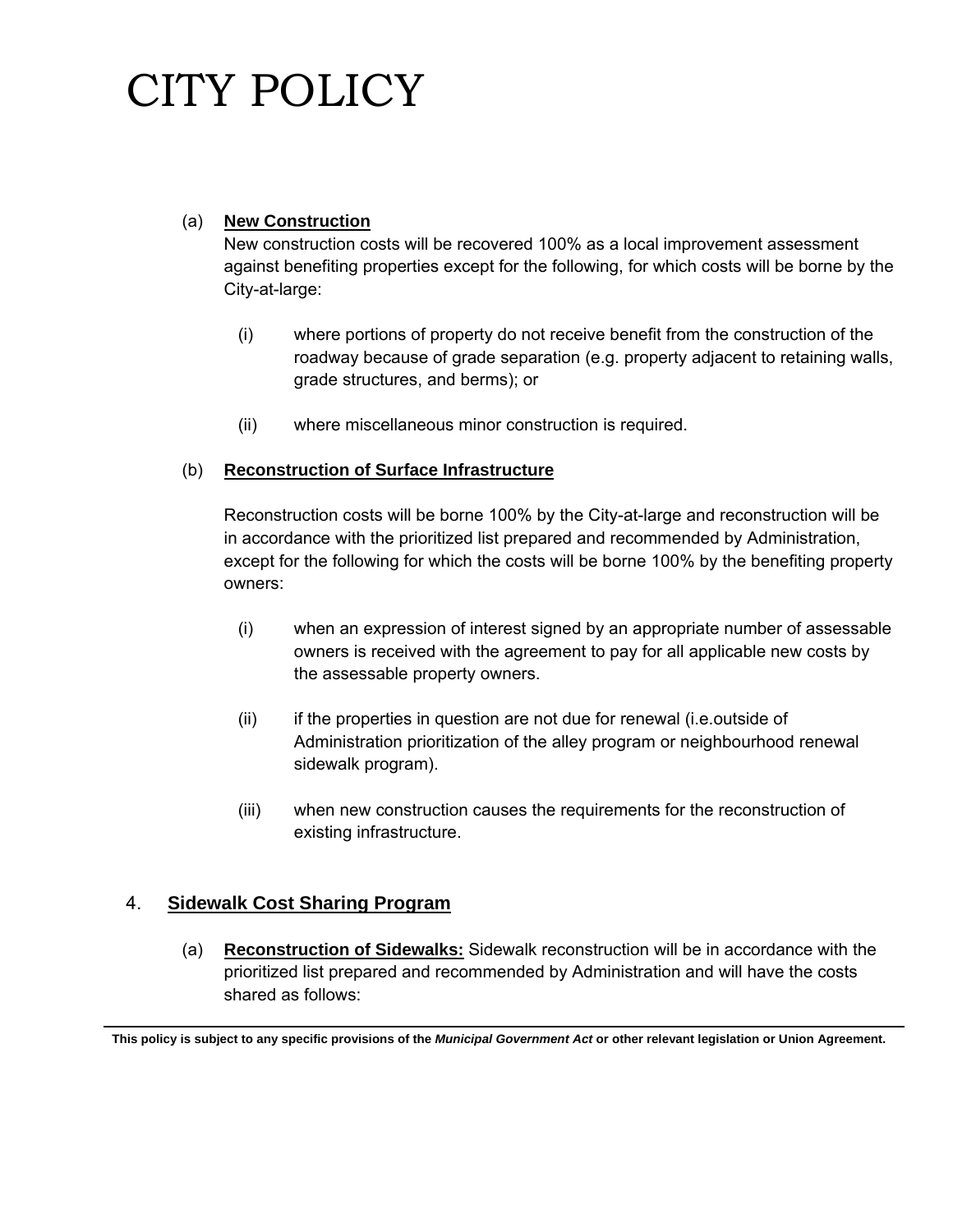50% of the reconstruction costs will be borne by the City-at-large with 50% of the reconstruction costs to be paid by the benefiting property owners through local improvement assessments. Exceptions for which costs will be borne 100% by the Cityat-large are as follows:

(i) arterial roads

(ii) where portions of property do not receive benefits from the reconstruction of the sidewalk because of grade separation (e.g. property adjacent to retaining walls, grade structures, and berms); or

(iii) where miscellaneous minor construction is required for City-at-large usage and does not benefit the property;

(iv) for sidewalk reconstruction required by Streetscaping Projects where the streetscaping construction directly affects the condition of the sidewalk (e.g. secondary electrical, unistone work, tree grates).

 This City Policy also applies to existing asphalt channel, asphalt, and wooden walks, which for the purposes of these guidelines will be treated as concrete walks. Asphalt channel walks not meeting these guidelines will continue to receive an asphalt overlay at appropriate maintenance intervals.

#### 5. **Petition Requirements for City Initiated Local Improvements:**

 On a City-initiated local improvement under Section 393(1) of the *Municipal Government Act,* as amended, the City will choose not to proceed with a local improvement pursuant to section 396(4) of the *Municipal Government Act*, if a majority of owners, who would be liable to pay the local improvement tax, representing at least half of the value of assessments prepared under Part 9 of the *Municipal Government Act* for the parcels of land in respect of which the tax will be imposed, petition against the local improvement within 30 days of the last delivery or mailing of the local improvement notice.

#### 6. **Minimum Length Requirements:**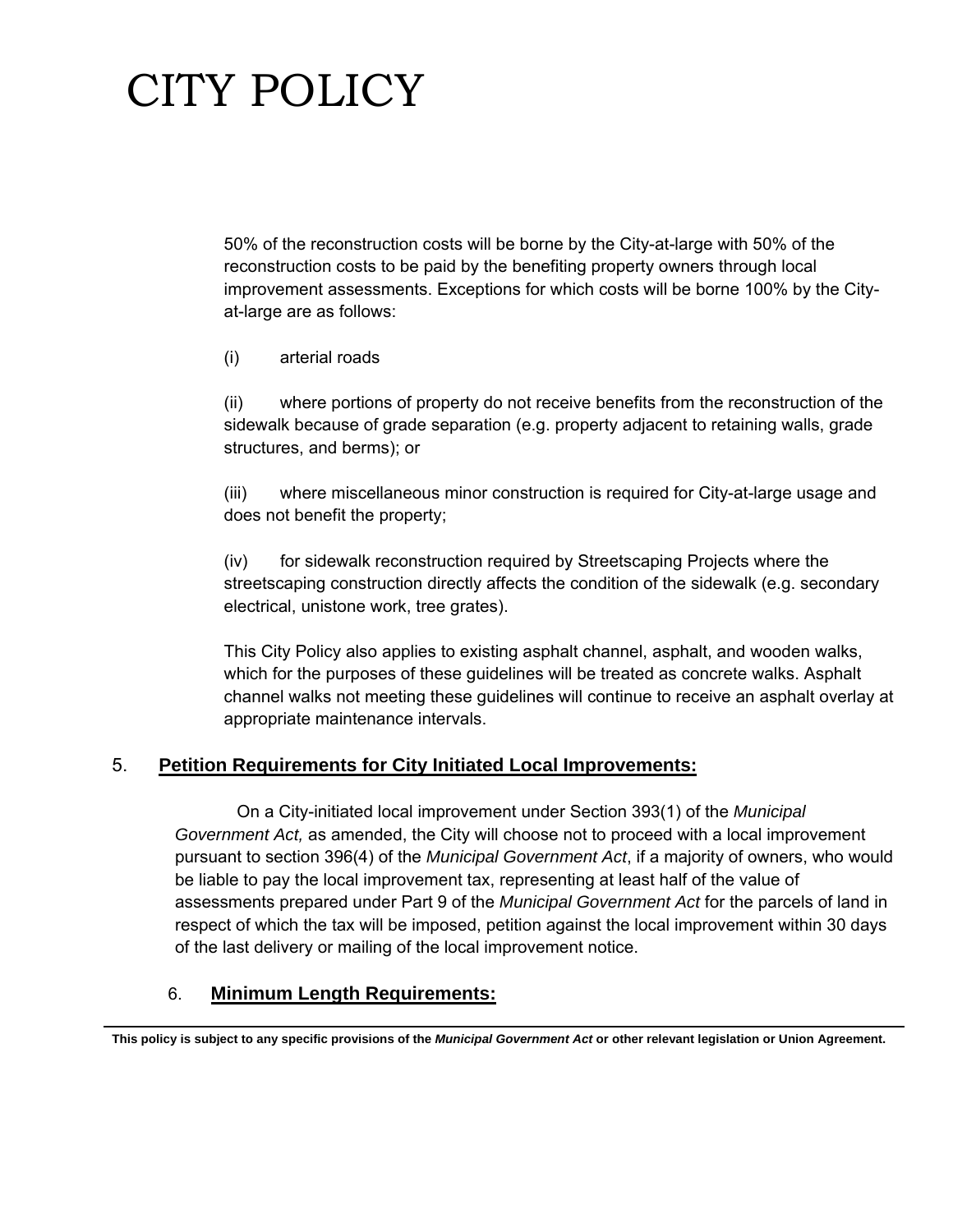This City Policy is intended to address those locations where a visual inspection indicates that concrete sidewalk reconstruction is required to address safety and/or advanced physical deterioration. Locations would be candidates for regular maintenance which may include spot concrete replacement, asphalt overlay, asphalt patch or other repair techniques unless Local Improvement Assessment can be secured. The following will be taken into account when determining whether a Local Improvement can be considered:

- minimum one block length.
- locations less than one block, but not less than 100 metres, where possible given drainage and grade requirements.
- locations less than 100 metres that may form part of a larger sidewalk replacement project.

In establishing the minimum length, existing asphalt patch areas are to be included.

### 7. **Formula Applied to Unusual Shaped Properties:**

With respect to parcels of land for any local improvement construction;

- (a) the assessed frontage (the abutting portion of the parcel) shall be calculated, dependent on the parcel shape and dimensions by using one of the following methods:
	- (i) for parcels of land having equal front and rear parcel dimensions, the assessed frontage shall be equal to the abutting parcel dimension;
	- (ii) for irregularly shaped parcels of land having a front and rear parcel dimension that are different but do not exceed the other by more than twice as much, the assessed frontage shall be equal to the average lot dimensions of the front and rear of the parcel;
	- (iii) for odd or pie-shaped parcels of land having a front and rear parcel dimension that are different and exceed the other by more than twice as much, the assessed frontage shall be equal to the average of the front length of the parcel and the scaled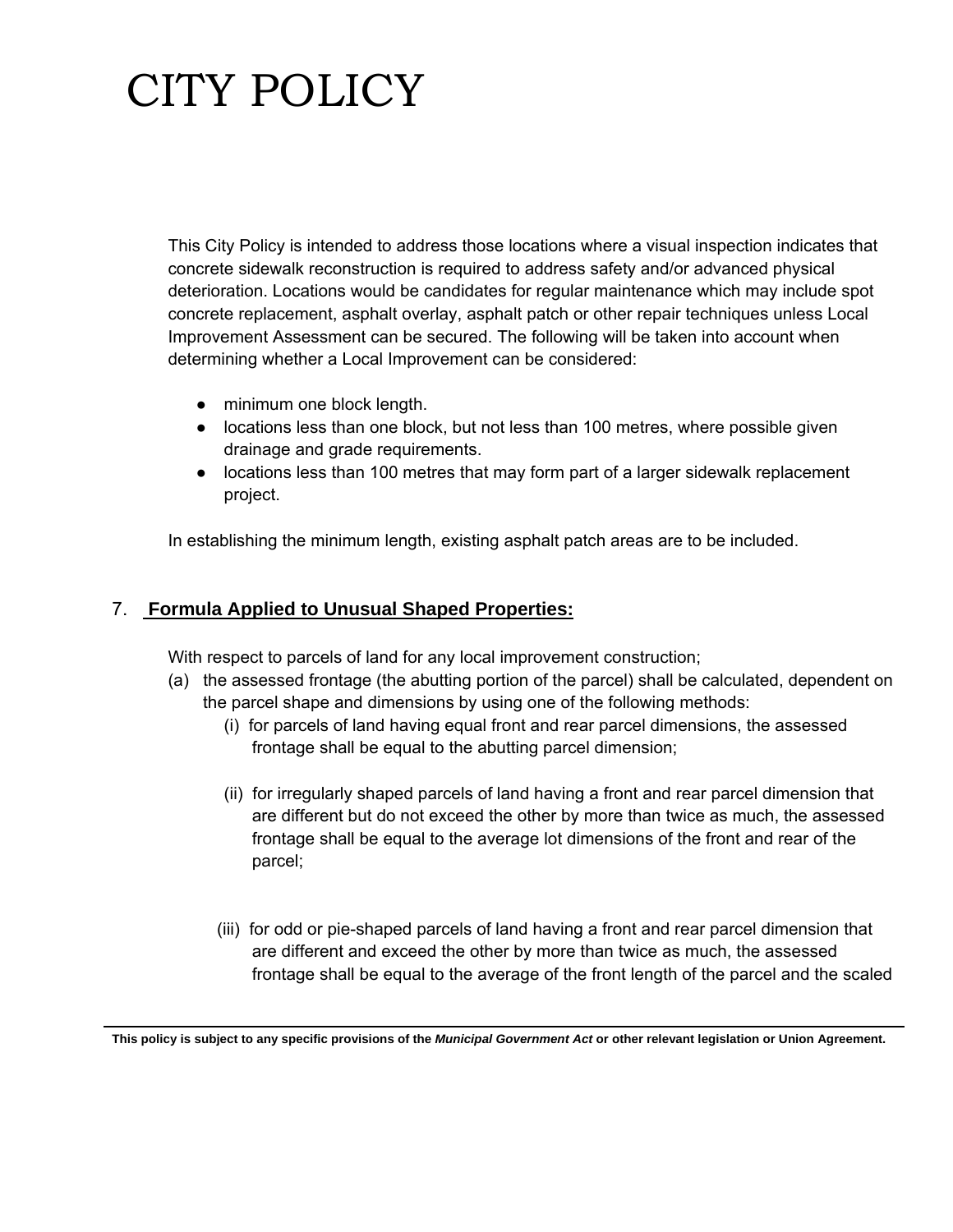dimension of the rear of the parcel (based on a projection of the shortest parcel flankage length being imposed to that point on the longest parcel flankage length) and this average shall not exceed by more than two times the front length of the parcel.



(b) with respect to the side or flankage of such parcels, they shall be assessed 15% of the total number of lineal metres along the side or flankage thereof abutting the road where the local improvement is undertaken.

### 9. **Formula Applied to Condominium / Strata Titled Properties:**

For condominium titled units the assessable metres for the frontage and/or flankage of the condominium plan, where the local improvement is undertaken, will be divided by the number of titled condominium units. Each titled condominium unit or strata title will bear a per parcel share of such amount as calculated originally by linear metres or hectares or per parcel as the case might be and as applicable as calculated in under the unusually shaped parcel formula.